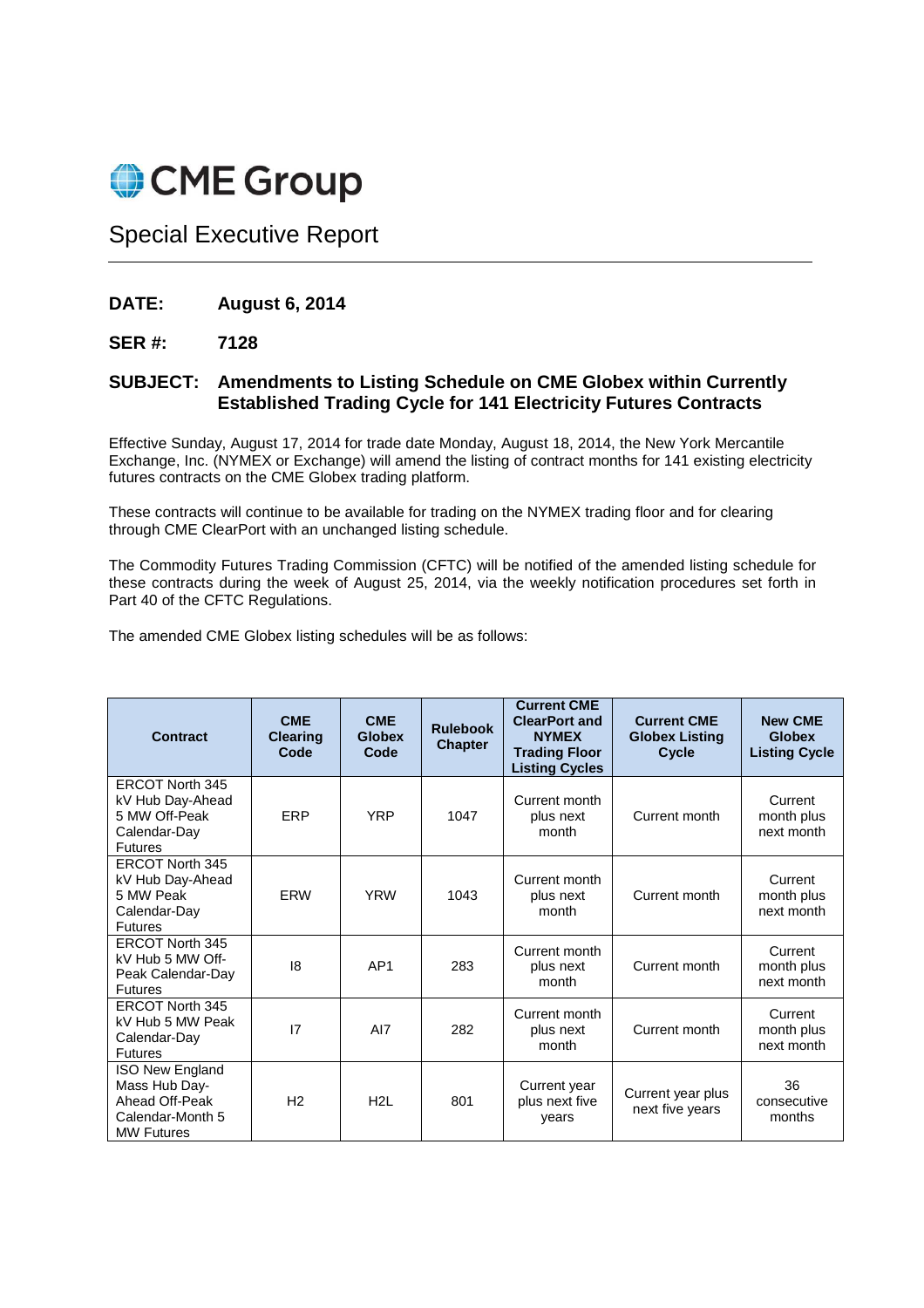| MISO Indiana Hub<br>(formerly Cinergy<br>Hub) Day-Ahead<br>Off-Peak Calendar-<br>Month 5 MW Futures     | K <sub>2</sub> | K <sub>2</sub> L | 893  | Current year<br>plus next five<br>years | Current year plus<br>next five years | 36<br>consecutive<br>months |
|---------------------------------------------------------------------------------------------------------|----------------|------------------|------|-----------------------------------------|--------------------------------------|-----------------------------|
| NYISO Zone A Day-<br>Ahead Off-Peak<br>Calendar-Month 5<br><b>MW Futures</b>                            | K <sub>4</sub> | K <sub>4</sub> L | 903  | Current year<br>plus next five<br>years | Current year plus<br>next five years | 36<br>consecutive<br>months |
| NYISO Zone G Day-<br>Ahead Off-Peak<br>Calendar-Month 5<br><b>MW Futures</b>                            | D <sub>2</sub> | D <sub>2</sub> L | 905  | Current year<br>plus next five<br>years | Current year plus<br>next five years | 36<br>consecutive<br>months |
| NYISO Zone J Dav-<br>Ahead Off-Peak<br>Calendar-Month 5<br><b>MW Futures</b>                            | D <sub>4</sub> | D <sub>4</sub> L | 553  | Current year<br>plus next five<br>years | Current year plus<br>next five years | 36<br>consecutive<br>months |
| PJM AEP Dayton<br>Hub Day-Ahead Off-<br>Peak Calendar-<br>Month 5 MW Futures                            | R7             | R <sub>7</sub> L | 157  | 72 consecutive<br>months                | 72 consecutive<br>months             | 36<br>consecutive<br>months |
| <b>PJM Northern Illinois</b><br>Hub Day-Ahead Off-<br>Peak Calendar-<br>Month 5 MW Futures              | L3             | L3L              | 153  | 72 consecutive<br>months                | 72 consecutive<br>months             | 36<br>consecutive<br>months |
| PJM Western Hub<br>Day-Ahead Off-Peak<br>Calendar-Month 5<br><b>MW Futures</b>                          | E <sub>4</sub> | E <sub>4</sub> L | 175  | 72 consecutive<br>months                | 72 consecutive<br>months             | 36<br>consecutive<br>months |
| <b>ISO New England</b><br>Mass Hub Off-Peak<br><b>LMP Futures</b>                                       | KI             | AKI              | 756A | Current year<br>plus next five<br>years | Current year plus<br>next five years | 36<br>consecutive<br>months |
| MISO Indiana Hub<br>Day-Ahead Off-Peak<br>Calendar-Month 5<br><b>MW Futures</b>                         | FDM            | <b>FQK</b>       | 1072 | Current year<br>plus next five<br>years | Current month                        | 36<br>consecutive<br>months |
| NYISO Zone A Off-<br><b>Peak LBMP Futures</b>                                                           | <b>KB</b>      | AKB              | 616A | Current year<br>plus next five<br>years | Current year plus<br>next five years | 36<br>consecutive<br>months |
| NYISO Zone G Off-<br>Peak LBMP Futures                                                                  | KH             | <b>AKH</b>       | 617A | Current year<br>plus next five<br>years | Current year plus<br>next five years | 36<br>consecutive<br>months |
| NYISO Zone J Off-<br>Peak LBMP Futures                                                                  | ΚK             | AKP              | 618A | Current year<br>plus next five<br>years | Current year plus<br>next five years | 36<br>consecutive<br>months |
| PJM Eastern Hub<br>Off-Peak Calendar-<br>Month Day-Ahead<br><b>LMP Futures</b>                          | F <sub>4</sub> | AF4              | 165  | 72 consecutive<br>months                | Current month                        | 36<br>consecutive<br>months |
| <b>ISO New England</b><br>Mass Hub Day-<br><b>Ahead Peak</b><br>Calendar-Month 2.5<br><b>MW Futures</b> | N <sub>l</sub> | <b>NIL</b>       | 756  | Current year<br>plus next five<br>years | Current year plus<br>next five years | 36<br>consecutive<br>months |
| MISO Indiana Hub<br>(formerly Cinergy<br>Hub) Day-Ahead<br>Peak Calendar-<br>Month 5 MW Futures         | H <sub>5</sub> | H <sub>5</sub> L | 859  | Current year<br>plus next five<br>years | Current year plus<br>next five years | 36<br>consecutive<br>months |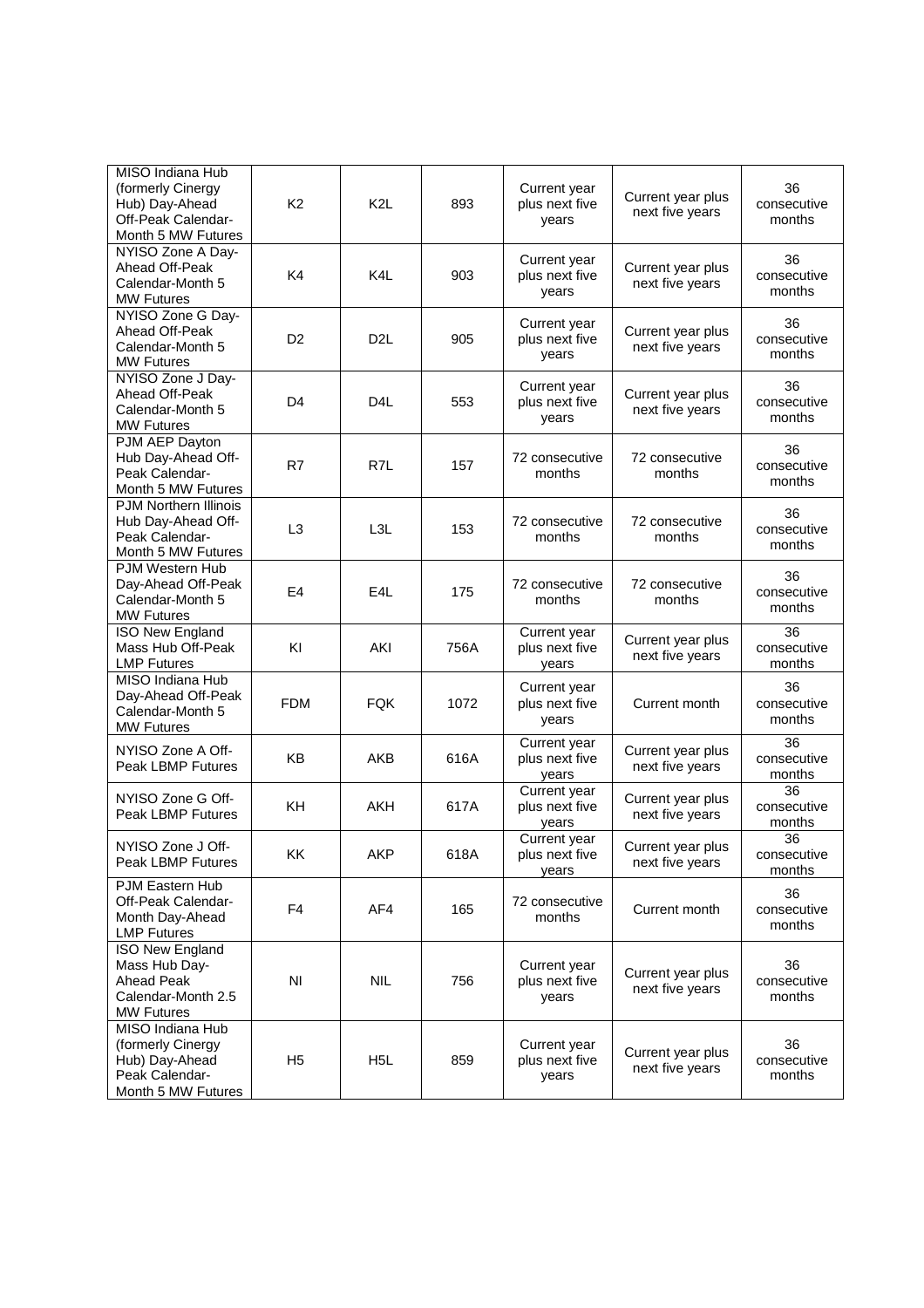| NYISO Zone A Day-<br><b>Ahead Peak</b><br>Calendar-Month 5<br><b>MW Futures</b>                    | K <sub>3</sub> | K3L              | 902  | Current year<br>plus next five<br>years | Current year plus<br>next five years | 36<br>consecutive<br>months |
|----------------------------------------------------------------------------------------------------|----------------|------------------|------|-----------------------------------------|--------------------------------------|-----------------------------|
| NYISO Zone G Day-<br><b>Ahead Peak</b><br>Calendar-Month 5<br><b>MW Futures</b>                    | T <sub>3</sub> | T <sub>3</sub> L | 904  | Current year<br>plus next five<br>years | Current year plus<br>next five years | 36<br>consecutive<br>months |
| NYISO Zone J Day-<br><b>Ahead Peak</b><br>Calendar-Month 5<br><b>MW Futures</b>                    | D3             | D <sub>3</sub> L | 906  | Current year<br>plus next five<br>vears | Current year plus<br>next five years | 36<br>consecutive<br>months |
| PJM AEP Dayton<br>Hub Day-Ahead<br><b>LMP Peak Calendar-</b><br>Month 5 MW Futures                 | D7             | D7L              | 156  | 72 consecutive<br>months                | 72 consecutive<br>months             | 36<br>consecutive<br>months |
| PJM Northern Illinois<br>Hub Day-Ahead<br><b>LMP Peak Calendar-</b><br>Month 5 MW Futures          | N <sub>3</sub> | N <sub>3</sub> L | 152  | 72 consecutive<br>months                | 72 consecutive<br>months             | 36<br>consecutive<br>months |
| PJM Western Hub<br>Day-Ahead Peak<br>Calendar-Month 5<br><b>MW Futures</b>                         | J <sub>4</sub> | J4L              | 174  | 72 consecutive<br>months                | 72 consecutive<br>months             | 36<br>consecutive<br>months |
| <b>ISO New England</b><br>Mass Hub 5 MW<br>Peak Calendar-<br>Month Day-Ahead<br><b>LMP Futures</b> | U <sub>6</sub> | AU6              | 800  | Current year<br>plus next five<br>years | Current year plus<br>next five years | 36<br>consecutive<br>months |
| MISO Indiana Hub<br>Day-Ahead Peak<br>Calendar-Month 5<br><b>MW Futures</b>                        | <b>PDM</b>     | <b>PDO</b>       | 1070 | Current year<br>plus next five<br>years | Current month                        | 36<br>consecutive<br>months |
| NYISO Zone A Peak<br><b>LBMP Futures</b>                                                           | KA             | <b>AKA</b>       | 616  | Current year<br>plus next five<br>years | Current year plus<br>next five years | 36<br>consecutive<br>months |
| NYISO Zone G Peak<br><b>LBMP Futures</b>                                                           | ΚG             | AKG              | 617  | Current year<br>plus next five<br>years | Current year plus<br>next five years | 36<br>consecutive<br>months |
| NYISO Zone J Peak<br><b>LBMP Futures</b>                                                           | KJ             | <b>AKJ</b>       | 618  | Current year<br>plus next five<br>years | Current year plus<br>next five years | 36<br>consecutive<br>months |
| PJM Eastern Hub<br>Peak Calendar-<br>Month Day-Ahead<br><b>LMP Futures</b>                         | E <sub>9</sub> | AE9              | 164  | 72 consecutive<br>months                | Current month                        | 36<br>consecutive<br>months |
| <b>ERCOT North 345</b><br>kV Hub Day-Ahead<br>5 MW Off-Peak<br><b>Futures</b>                      | ERU            | ERL              | 1039 | Current year<br>plus next five<br>years | Current month                        | 36<br>consecutive<br>months |
| ERCOT North 345<br>kV Hub Day-Ahead<br>5 MW Peak Futures                                           | ERE            | EAC              | 1035 | Current year<br>plus next five<br>years | Current month                        | 36<br>consecutive<br>months |
| <b>ERCOT North 345</b><br>kV Hub 5 MW Off-<br><b>Peak Futures</b>                                  | 16             | AI6              | 281  | Current year<br>plus next five<br>years | Current year plus<br>next five years | 36<br>consecutive<br>months |
| <b>ERCOT North 345</b><br>kV Hub 5 MW Peak<br>Futures                                              | 15             | AI <sub>5</sub>  | 280  | Current year<br>plus next five<br>years | Current year plus<br>next five years | 36<br>consecutive<br>months |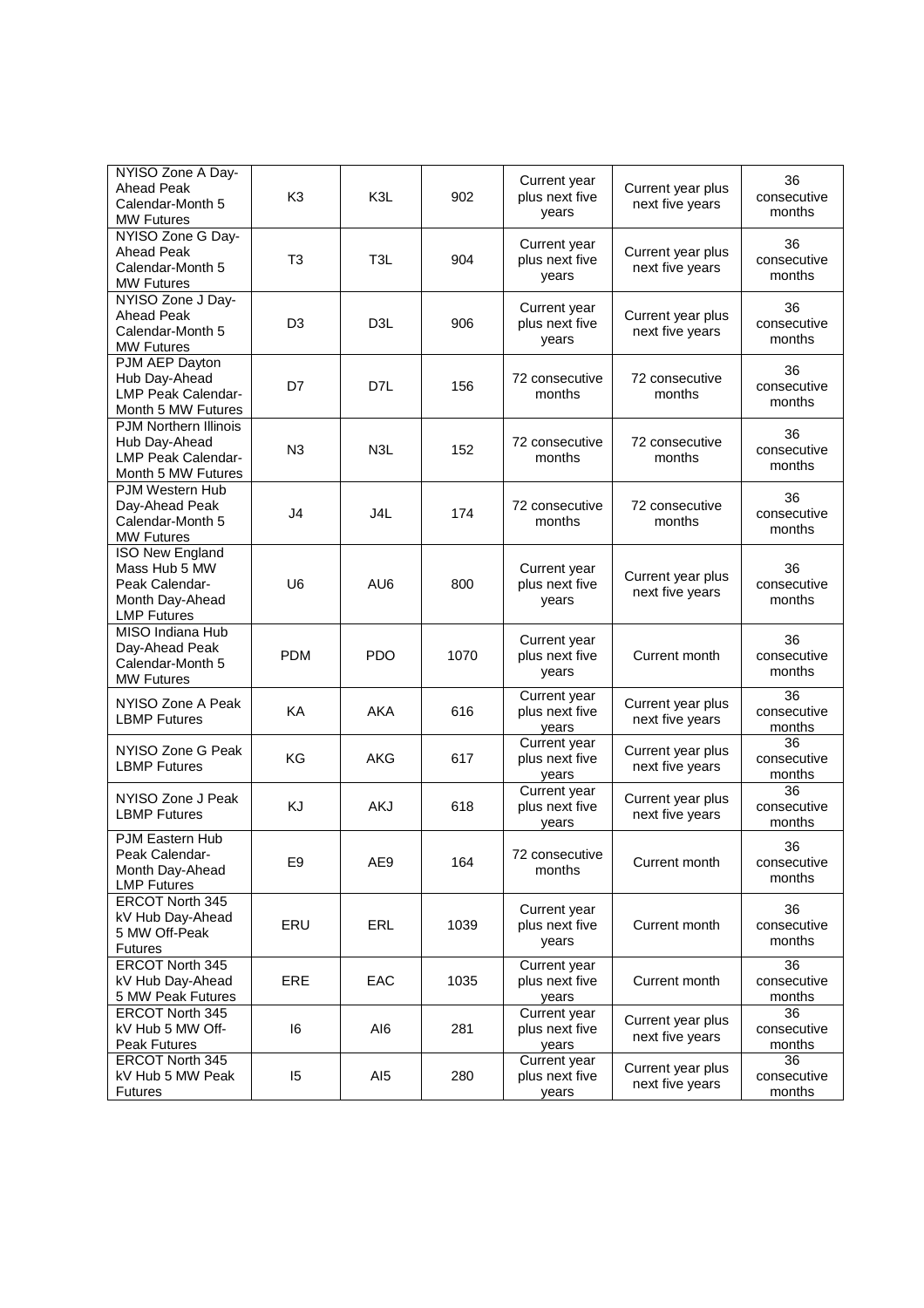| MISO Indiana Hub<br>(formerly Cinergy              |                |                  |      | Current year                   |                                      | 36                    |
|----------------------------------------------------|----------------|------------------|------|--------------------------------|--------------------------------------|-----------------------|
| Hub) Real-Time Off-                                | H4             | <b>EJL</b>       | 803  | plus next five                 | Current year plus<br>next five years | consecutive           |
| Peak Calendar-                                     |                |                  |      | years                          |                                      | months                |
| Month 5 MW Futures<br>PJM AEP Dayton               |                |                  |      |                                |                                      |                       |
| Hub Real-Time Off-                                 | V <sub>3</sub> | V3L              | 897  | Current year                   | Current year plus                    | 36<br>consecutive     |
| Peak Calendar-                                     |                |                  |      | plus next five<br>years        | next five years                      | months                |
| Month 5 MW Futures                                 |                |                  |      |                                |                                      |                       |
| <b>PJM Northern Illinois</b><br>Hub Real-Time Off- |                |                  |      | Current year                   | Current year plus                    | 36                    |
| Peak Calendar-                                     | B <sub>6</sub> | B6L              | 895  | plus next five                 | next five years                      | consecutive           |
| Month 5 MW Futures                                 |                |                  |      | years                          |                                      | months                |
| PJM Western Hub                                    |                |                  |      | Current year                   |                                      | 36                    |
| Real-Time Off-Peak<br>Calendar-Month 5             | N <sub>9</sub> | N <sub>9</sub> L | 177  | plus next five                 | Current year plus                    | consecutive           |
| <b>MW Futures</b>                                  |                |                  |      | years                          | next five years                      | months                |
| MISO Indiana Hub                                   |                |                  |      |                                |                                      |                       |
| (formerly Cinergy                                  | EJ             | <b>AEJ</b>       | 774A | Current year<br>plus next five | Current year plus                    | 36<br>consecutive     |
| Hub) Off-Peak LMP                                  |                |                  |      | years                          | next five years                      | months                |
| <b>Futures</b>                                     |                |                  |      |                                |                                      |                       |
| MISO Indiana Hub<br>Real-Time Off-Peak             |                |                  |      | Current year                   | Current year plus                    | 36                    |
| Calendar-Month 5                                   | <b>FTM</b>     | <b>FTQ</b>       | 1073 | plus next five                 | next five years                      | consecutive           |
| <b>MW Futures</b>                                  |                |                  |      | years                          |                                      | months                |
| PJM AEP Dayton                                     |                |                  |      | Current year                   | Current year plus                    | 36                    |
| Hub Off-Peak LMP                                   | <b>VP</b>      | <b>AVP</b>       | 765A | plus next five                 | next five years                      | consecutive           |
| <b>Futures</b><br><b>PJM Northern Illinois</b>     |                |                  |      | years<br>Current year          |                                      | months<br>36          |
| Hub Off-Peak LMP                                   | UO             | <b>AUO</b>       | 762A | plus next five                 | Current year plus                    | consecutive           |
| <b>Futures</b>                                     |                |                  |      | years                          | next five years                      | months                |
| PJM Off-Peak                                       |                |                  |      | Current year                   | Current year plus                    | 36                    |
| Calendar-Month                                     | <b>JP</b>      | <b>AJP</b>       | 635A | plus next five                 | next five years                      | consecutive           |
| <b>LMP Futures</b><br>MISO Indiana Hub             |                |                  |      | years                          |                                      | months                |
| (formerly Cinergy                                  |                |                  |      |                                |                                      |                       |
| Hub) Real-Time                                     | EM             | <b>MEL</b>       | 774  | Current year<br>plus next five | Current year plus                    | 36<br>consecutive     |
| Peak Calendar-                                     |                |                  |      | years                          | next five years                      | months                |
| Month 2.5 MW                                       |                |                  |      |                                |                                      |                       |
| <b>Futures</b><br>PJM AEP Dayton                   |                |                  |      |                                |                                      |                       |
| Hub Real-Time Peak                                 |                |                  |      | Current year                   | Current year plus                    | 36                    |
| Calendar-Month 2.5                                 | VM             | <b>VML</b>       | 765  | plus next five                 | next five years                      | consecutive<br>months |
| <b>MW Futures</b>                                  |                |                  |      | years                          |                                      |                       |
| <b>PJM Northern Illinois</b>                       |                |                  |      | Current year                   |                                      | 36                    |
| Hub Real-Time Peak<br>Calendar-Month 2.5           | UM             | <b>UML</b>       | 762  | plus next five                 | Current year plus<br>next five years | consecutive           |
| <b>MW Futures</b>                                  |                |                  |      | years                          |                                      | months                |
| PJM Western Hub                                    |                |                  |      |                                |                                      |                       |
| <b>Real-Time Peak</b>                              | JM             | JML              | 635  | Current year<br>plus next five | Current year plus                    | 36<br>consecutive     |
| Calendar-Month 2.5                                 |                |                  |      | years                          | next five years                      | months                |
| <b>MW Futures</b>                                  |                |                  |      |                                |                                      |                       |
| MISO Indiana Hub<br>(formerly Cinergy              |                |                  |      |                                |                                      |                       |
| Hub) 5 MW Month                                    |                |                  |      | Current year                   | Current year plus                    | 36                    |
| Peak Calendar-                                     | H <sub>3</sub> | AH <sub>3</sub>  | 802  | plus next five                 | next five years                      | consecutive<br>months |
| <b>Month Real-Time</b>                             |                |                  |      | years                          |                                      |                       |
| <b>Futures</b>                                     |                |                  |      |                                |                                      |                       |
| MISO Indiana Hub<br>Real-Time Peak                 |                |                  |      | Current year                   |                                      | 36                    |
| Calendar-Month 5                                   | <b>PTM</b>     | <b>PTU</b>       | 1071 | plus next five                 | Current month                        | consecutive           |
| <b>MW Futures</b>                                  |                |                  |      | years                          |                                      | months                |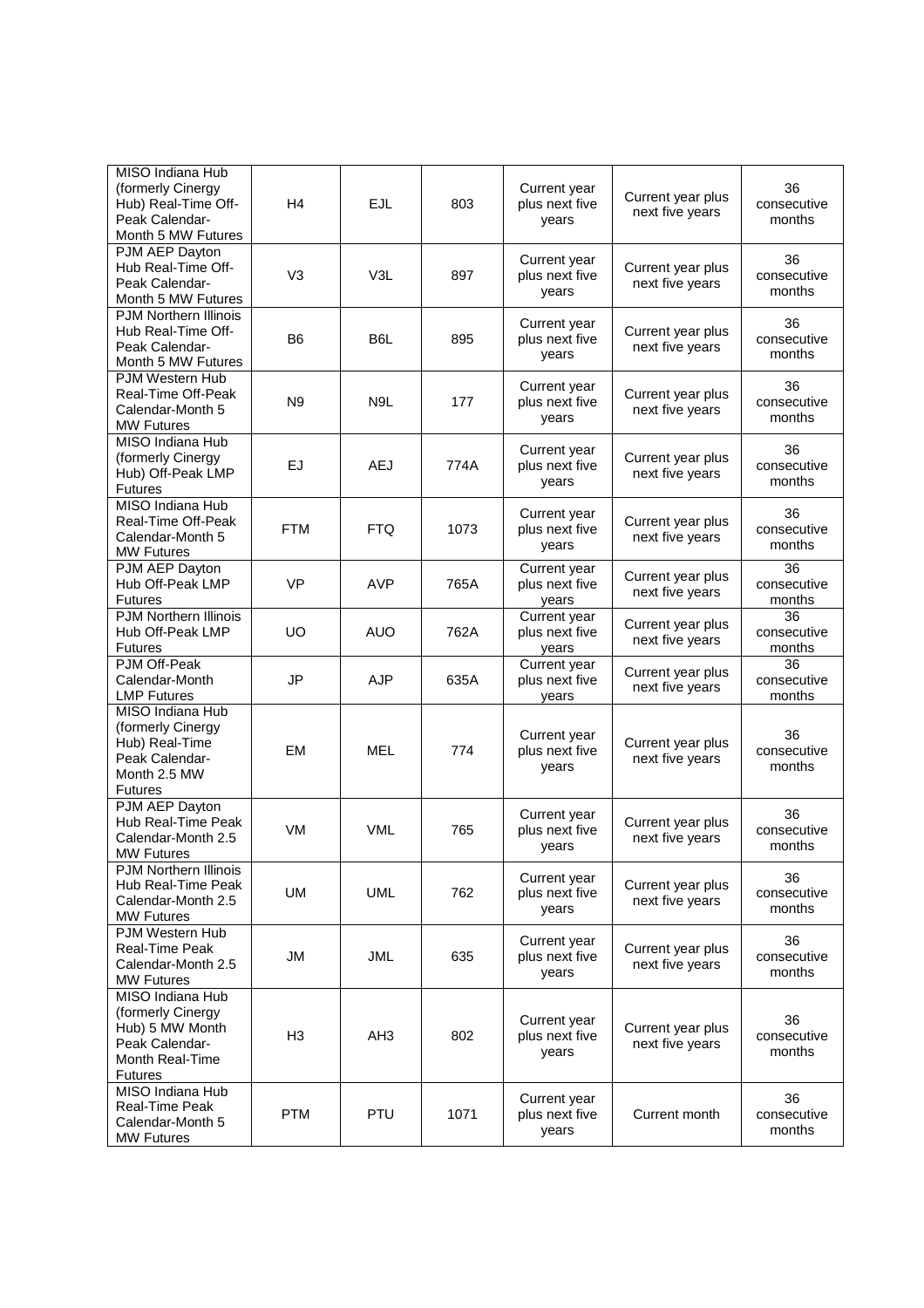| PJM AEP Dayton<br>Hub 5 MW Peak<br>Calendar-Month<br>Real-Time LMP<br><b>Futures</b>               | Z <sub>9</sub> | AZ9             | 896  | Current year<br>plus next five<br>years | Current year plus<br>next five years | 36<br>consecutive<br>months         |
|----------------------------------------------------------------------------------------------------|----------------|-----------------|------|-----------------------------------------|--------------------------------------|-------------------------------------|
| <b>PJM Northern Illinois</b><br>Hub 5 MW Peak<br>Calendar-Month<br>Real-Time LMP<br><b>Futures</b> | B <sub>3</sub> | AB3             | 894  | Current year<br>plus next five<br>years | Current year plus<br>next five years | 36<br>consecutive<br>months         |
| PJM Western Hub<br>50 MW Peak<br>Calendar-Month<br>Real-Time LMP<br><b>Futures</b>                 | 4S             | A4S             | 178  | Current year<br>plus next five<br>years | Current month                        | 36<br>consecutive<br>months         |
| PJM Western Hub<br>Peak Calendar-<br>Month Real-Time<br><b>LMP Futures</b>                         | L1             | AL <sub>1</sub> | 176  | Current year<br>plus next five<br>years | Current year plus<br>next five years | 36<br>consecutive<br>months         |
| <b>ERCOT Houston</b><br>345 kV Hub Day-<br>Ahead 5 MW Off-<br>Peak Calendar-Day<br><b>Futures</b>  | <b>EHW</b>     | EAE             | 1045 | Current month<br>plus next<br>month     | Current month                        | Current<br>month plus<br>next month |
| <b>ERCOT South 345</b><br>kV Hub Day-Ahead<br>5 MW Off-Peak<br>Calendar-Day<br><b>Futures</b>      | EUP            | <b>ENP</b>      | 1048 | Current month<br>plus next<br>month     | Current month                        | Current<br>month plus<br>next month |
| <b>ERCOT West 345</b><br>kV Hub Day-Ahead<br>5 MW Off-Peak<br>Calendar-Day<br><b>Futures</b>       | <b>EWF</b>     | <b>YWF</b>      | 1046 | Current month<br>plus next<br>month     | Current month                        | Current<br>month plus<br>next month |
| <b>ERCOT Houston</b><br>345 kV Hub Day-<br>Ahead 5 MW Peak<br>Calendar-Day<br><b>Futures</b>       | EHF            | <b>YHF</b>      | 1041 | Current month<br>plus next<br>month     | Current month                        | Current<br>month plus<br>next month |
| ERCOT South 345<br>kV Hub Day-Ahead<br>5 MW Peak<br>Calendar-Day<br><b>Futures</b>                 | <b>EUW</b>     | <b>EUB</b>      | 1044 | Current month<br>plus next<br>month     | Current month                        | Current<br>month plus<br>next month |
| <b>ERCOT West 345</b><br>kV Hub Day-Ahead<br>5 MW Peak<br>Calendar-Day<br><b>Futures</b>           | <b>EWW</b>     | EAW             | 1042 | Current month<br>plus next<br>month     | Current month                        | Current<br>month plus<br>next month |
| <b>ERCOT Houston</b><br>345 kV Hub 5 MW<br>Off-Peak Calendar-<br>Day Futures                       | 4              | AI4             | 279  | Current month<br>plus next<br>month     | Current month                        | Current<br>month plus<br>next month |
| ERCOT South 345<br>kV Hub 5 MW Off-<br>Peak Calendar-Day<br><b>Futures</b>                         | M1             | AM1             | 287  | Current month<br>plus next<br>month     | Current month                        | Current<br>month plus<br>next month |
| <b>ERCOT West 345</b><br>kV Hub 5 MW Off-<br>Peak Calendar-Day<br><b>Futures</b>                   | R <sub>4</sub> | AR4             | 291  | Current month<br>plus next<br>month     | Current month                        | Current<br>month plus<br>next month |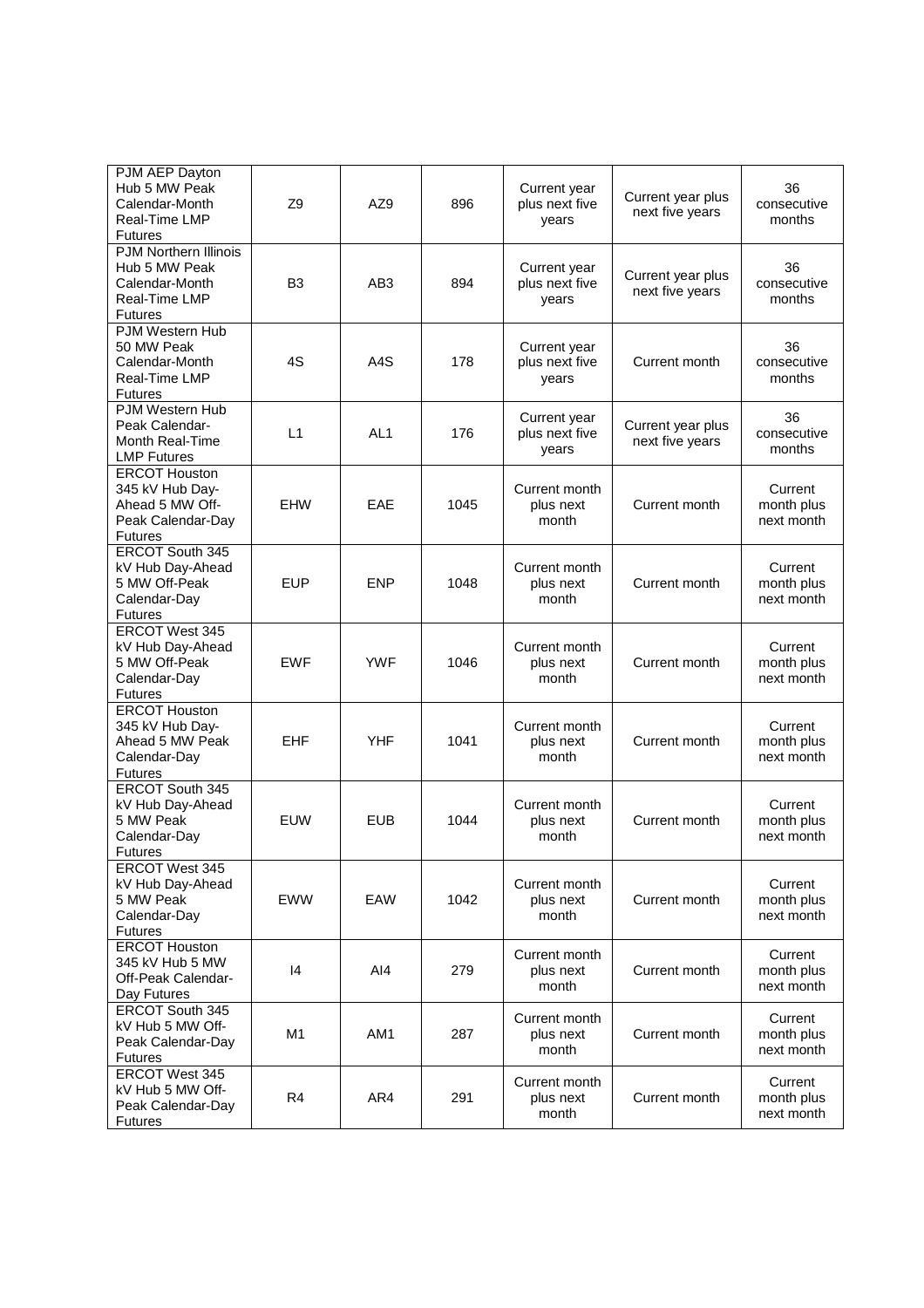| <b>ERCOT Houston</b><br>345 kV Hub 5 MW<br>Peak Calendar-Day<br><b>Futures</b>                                                         | 13             | AI3             | 278  | Current month<br>plus next<br>month     | Current month | Current<br>month plus<br>next month |
|----------------------------------------------------------------------------------------------------------------------------------------|----------------|-----------------|------|-----------------------------------------|---------------|-------------------------------------|
| ERCOT South 345<br>kV Hub 5 MW Peak<br>Calendar-Day<br><b>Futures</b>                                                                  | K <sub>1</sub> | AK1             | 286  | Current month<br>plus next<br>month     | Current month | Current<br>month plus<br>next month |
| <b>ERCOT West 345</b><br>kV Hub 5 MW Peak<br>Calendar-Day<br><b>Futures</b>                                                            | R1             | AR1             | 290  | Current month<br>plus next<br>month     | Current month | Current<br>month plus<br>next month |
| MISO Michigan Hub<br>5 MW Off-Peak<br>Calendar-Month<br>Day-Ahead Futures                                                              | HMO            | <b>HOA</b>      | 1135 | Current year<br>plus next five<br>years | Current month | 36<br>consecutive<br>months         |
| <b>ISO New England</b><br>Connecticut Zone 5<br>MW Off-Peak<br>Calendar-Month<br>Day-Ahead LMP<br><b>Futures</b>                       | P <sub>3</sub> | AP3             | 592  | Current year<br>plus next five<br>years | Current month | 36<br>consecutive<br>months         |
| <b>ISO New England</b><br>Maine Zone 5 MW<br>Off-Peak Calendar-<br>Month Day-Ahead<br><b>LMP Futures</b>                               | W <sub>2</sub> | AW <sub>2</sub> | 598  | Current year<br>plus next five<br>years | Current month | 36<br>consecutive<br>months         |
| <b>ISO New England</b><br>New Hampshire<br>Zone 5 MW Off-<br>Peak Calendar-<br>Month Day-Ahead<br><b>LMP Futures</b>                   | U3             | AU <sub>3</sub> | 777  | Current year<br>plus next five<br>years | Current month | 36<br>consecutive<br>months         |
| <b>ISO New England</b><br>North East<br>Massachusetts Zone<br>5 MW Off-Peak<br>Calendar-Month<br>Day-Ahead LMP<br><b>Futures</b>       | P <sub>8</sub> | AP <sub>8</sub> | 596  | Current year<br>plus next five<br>years | Current month | 36<br>consecutive<br>months         |
| <b>ISO New England</b><br>Rhode Island Zone 5<br>MW Off-Peak<br>Calendar-Month<br>Day-Ahead LMP<br><b>Futures</b>                      | U5             | AU <sub>5</sub> | 781  | Current year<br>plus next five<br>years | Current month | 36<br>consecutive<br>months         |
| <b>ISO New England</b><br>South East<br>Massachusetts Zone<br>5 MW Off-Peak<br>Calendar-Month<br>Day-Ahead LMP<br><b>Futures</b>       | P <sub>5</sub> | AP <sub>5</sub> | 594  | Current year<br>plus next five<br>years | Current month | 36<br>consecutive<br>months         |
| <b>ISO New England</b><br><b>West Central</b><br>Massachusetts Zone<br>5 MW Off-Peak<br>Calendar-Month Day<br><b>Ahead LMP Futures</b> | L <sub>9</sub> | AL <sub>9</sub> | 764  | Current year<br>plus next five<br>years | Current month | 36<br>consecutive<br>months         |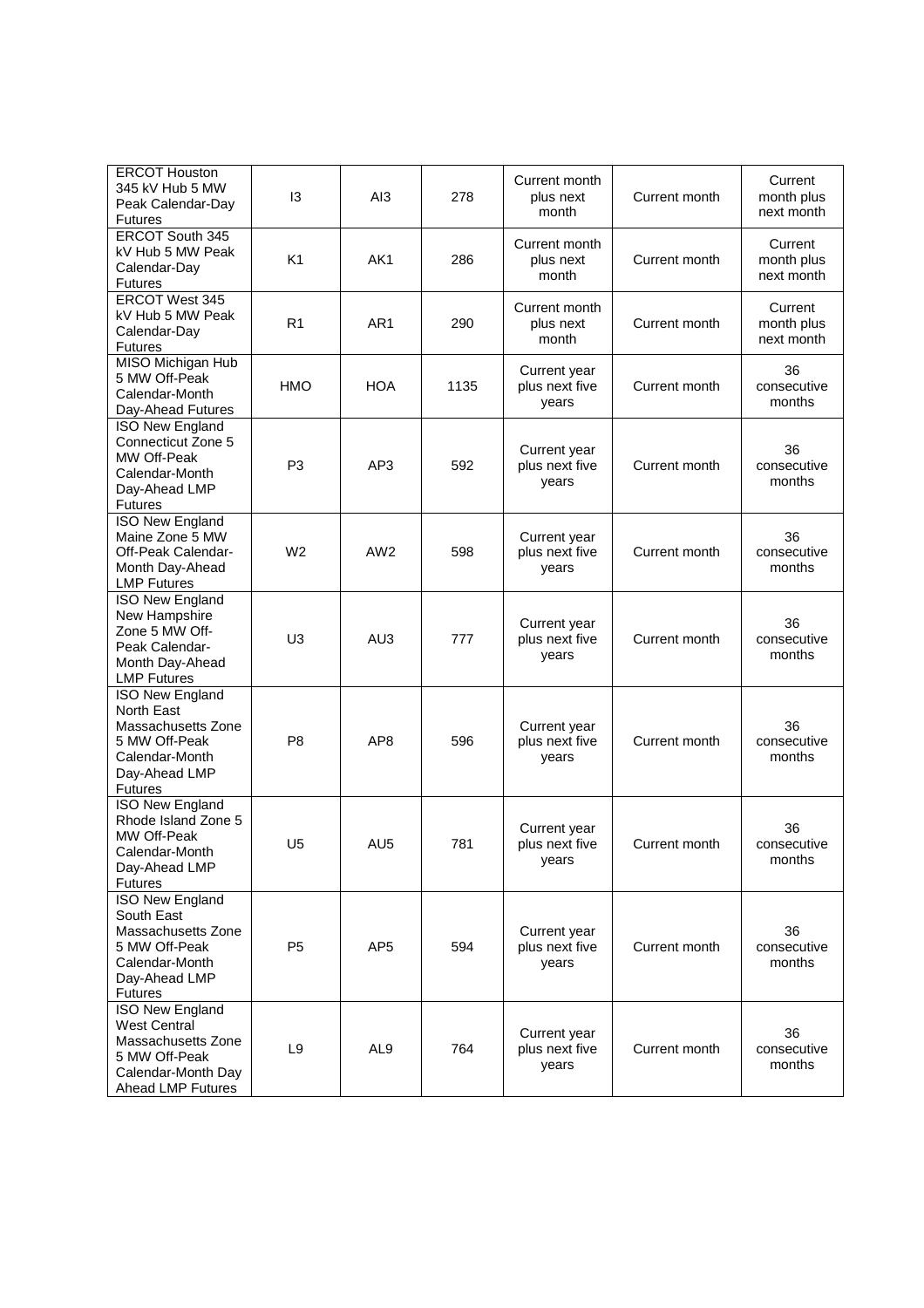| MISO Illinois Hub 5<br>MW Off-Peak<br>Calendar-Month<br>Day-Ahead Futures                        | 4R             | A <sub>4</sub> R | 185  | Current year<br>plus next five<br>years | Current month | 36<br>consecutive<br>months |
|--------------------------------------------------------------------------------------------------|----------------|------------------|------|-----------------------------------------|---------------|-----------------------------|
| NYISO Zone C 5<br>MW Off-Peak<br>Calendar-Month<br>Day-Ahead LBMP<br><b>Futures</b>              | A <sub>3</sub> | AA3              | 963  | Current year<br>plus next five<br>years | Current month | 36<br>consecutive<br>months |
| NYISO Zone E 5<br>MW Off-Peak<br>Calendar-Month<br>Day-Ahead LBMP<br><b>Futures</b>              | 58             | A58              | 967  | Current year<br>plus next five<br>vears | Current month | 36<br>consecutive<br>months |
| NYISO Zone F 5<br>MW Off-Peak<br>Calendar-Month<br>Day-Ahead LBMP<br><b>Futures</b>              | 4M             | A4M              | 908  | Current year<br>plus next five<br>years | Current month | 36<br>consecutive<br>months |
| PJM AECO Zone<br>Off-Peak Calendar-<br>Month Day-Ahead<br><b>LMP Futures</b>                     | X1             | AX1              | 155  | 72 consecutive<br>months                | Current month | 36<br>consecutive<br>months |
| PJM APS Zone Off-<br>Peak Calendar-<br>Month Day-Ahead<br><b>LMP Futures</b>                     | W <sub>4</sub> | AW4              | 159  | 72 consecutive<br>months                | Current month | 36<br>consecutive<br>months |
| PJM ATSI Zone 5<br>MW Off-Peak<br>Calendar-Month<br>Day-Ahead Futures                            | <b>MOD</b>     | MDD              | 1138 | Current year<br>plus next five<br>years | Current month | 36<br>consecutive<br>months |
| PJM BGE Zone Off-<br>Peak Calendar-<br>Month Day-Ahead<br><b>LMP Futures</b>                     | R <sub>3</sub> | AR <sub>3</sub>  | 161  | 72 consecutive<br>months                | Current month | 36<br>consecutive<br>months |
| PJM ComEd Zone 5<br>MW Off-Peak<br>Calendar-Month<br>Day-Ahead LMP<br><b>Futures</b>             | D9             | AD <sub>9</sub>  | 901  | Current year<br>plus next five<br>years | Current month | 36<br>consecutive<br>months |
| PJM DPL Zone Off-<br>Peak Calendar-<br>Month Day-Ahead<br><b>LMP Futures</b>                     | E <sub>8</sub> | AE8              | 163  | 72 consecutive<br>months                | Current month | 36<br>consecutive<br>months |
| <b>PJM Duquesne</b><br>Zone 5 MW Off-<br>Peak Calendar-<br>Month Day-Ahead<br><b>LMP Futures</b> | D6             | AD <sub>6</sub>  | 899  | Current year<br>plus next five<br>vears | Current month | 36<br>consecutive<br>months |
| PJM JCPL Zone Off-<br>Peak Calendar-<br>Month Day-Ahead<br><b>LMP Futures</b>                    | F <sub>2</sub> | AF <sub>2</sub>  | 167  | 72 consecutive<br>months                | Current month | 36<br>consecutive<br>months |
| PJM METED Zone<br>Off-Peak Calendar-<br>Month Day-Ahead<br><b>LMP Futures</b>                    | 46             | A46              | 273  | Current year<br>plus next five<br>years | Current month | 36<br>consecutive<br>months |
| PJM PECO Zone 5<br>MW Off-Peak<br>Calendar-Month<br>Day-Ahead LMP<br><b>Futures</b>              | 4P             | A4P              | 183  | Current year<br>plus next five<br>years | Current month | 36<br>consecutive<br>months |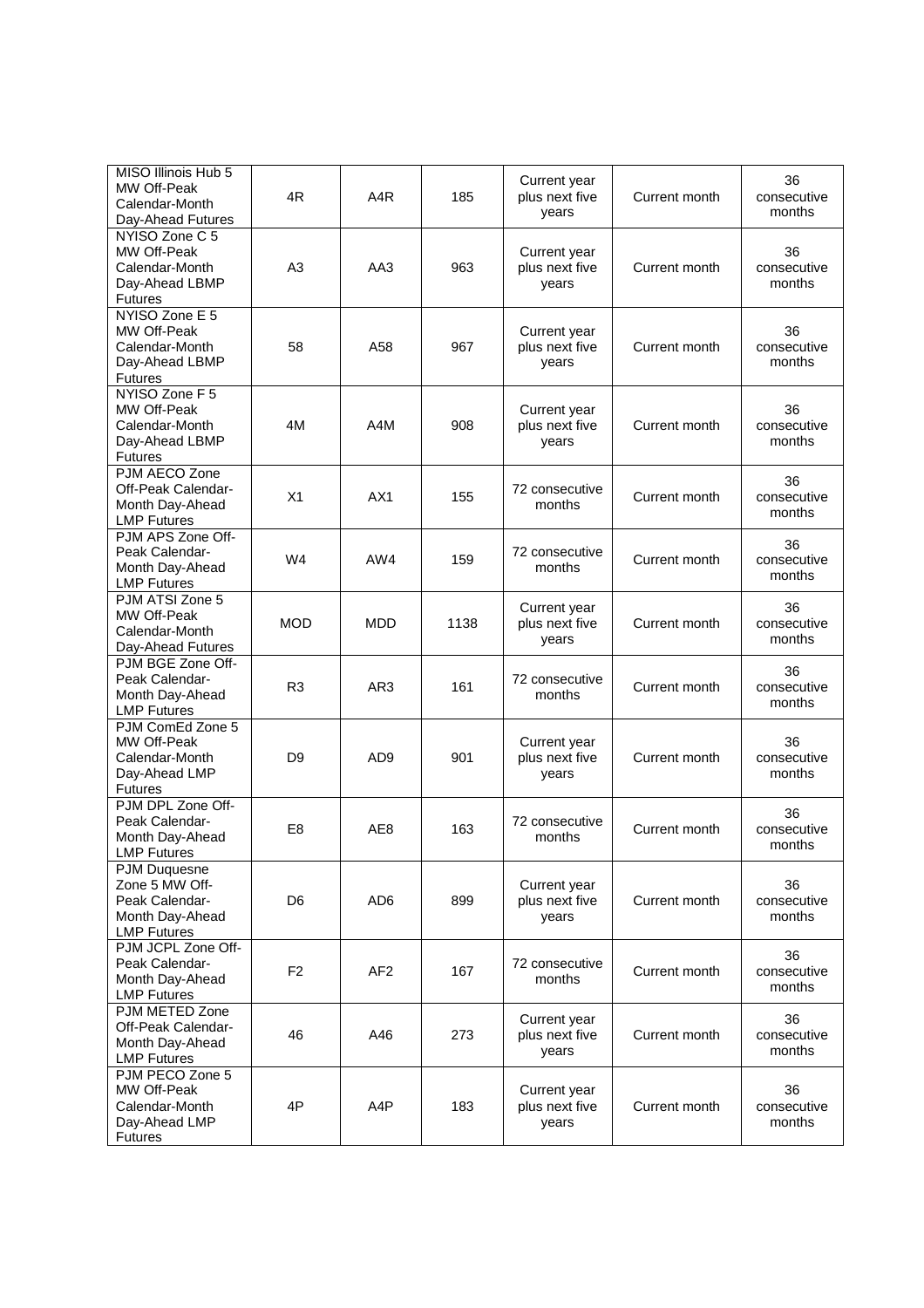| PJM PENELEC<br>Zone Off-Peak<br>Calendar-Month<br>Day-Ahead LMP<br><b>Futures</b>                                                   | 50             | A50             | 293  | Current year<br>plus next five<br>years | Current month | 36<br>consecutive<br>months |
|-------------------------------------------------------------------------------------------------------------------------------------|----------------|-----------------|------|-----------------------------------------|---------------|-----------------------------|
| PJM PEPCO Zone<br>Off-Peak Calendar-<br>Month Day-Ahead<br><b>LMP Futures</b>                                                       | Q8             | AQ8             | 169  | 72 consecutive<br>months                | Current month | 36<br>consecutive<br>months |
| PJM PPL Zone Off-<br>Peak Calendar-<br>Month Day-Ahead<br><b>LMP Futures</b>                                                        | F <sub>5</sub> | AF5             | 171  | 72 consecutive<br>months                | Current month | 36<br>consecutive<br>months |
| PJM PSEG Zone<br>Off-Peak Calendar-<br>Month Day-Ahead<br><b>LMP Futures</b>                                                        | W <sub>6</sub> | AW <sub>6</sub> | 173  | 72 consecutive<br>months                | Current month | 36<br>consecutive<br>months |
| MISO Michigan Hub<br>5 MW Peak<br>Calendar-Month<br>Day-Ahead Futures                                                               | <b>HMW</b>     | <b>HWA</b>      | 1134 | Current year<br>plus next five<br>vears | Current month | 36<br>consecutive<br>months |
| <b>ISO New England</b><br>Connecticut Zone 5<br><b>MW Peak Calendar-</b><br>Month Day-Ahead<br><b>LMP Futures</b>                   | P <sub>2</sub> | AP <sub>2</sub> | 591  | Current year<br>plus next five<br>years | Current month | 36<br>consecutive<br>months |
| <b>ISO New England</b><br>Maine Zone 5 MW<br>Peak Calendar-<br>Month Day-Ahead<br><b>LMP Futures</b>                                | P <sub>9</sub> | AP <sub>9</sub> | 597  | Current year<br>plus next five<br>years | Current month | 36<br>consecutive<br>months |
| <b>ISO New England</b><br>New Hampshire<br>Zone 5 MW Peak<br>Calendar-Month<br>Day-Ahead LMP<br><b>Futures</b>                      | U <sub>2</sub> | AU <sub>2</sub> | 775  | Current year<br>plus next five<br>years | Current month | 36<br>consecutive<br>months |
| <b>ISO New England</b><br><b>North East</b><br>Massachusetts Zone<br>5 MW Peak<br>Calendar-Month<br>Day-Ahead LMP<br><b>Futures</b> | P7             | AP7             | 595  | Current year<br>plus next five<br>years | Current month | 36<br>consecutive<br>months |
| ISO New England<br>Rhode Island Zone 5<br><b>MW Peak Calendar-</b><br>Month Day-Ahead<br><b>LMP Futures</b>                         | U4             | AU4             | 779  | Current year<br>plus next five<br>years | Current month | 36<br>consecutive<br>months |
| <b>ISO New England</b><br>South East<br>Massachusetts Zone<br>5 MW Peak<br>Calendar-Month<br>Day-Ahead LMP<br><b>Futures</b>        | P <sub>4</sub> | AP4             | 593  | Current year<br>plus next five<br>years | Current month | 36<br>consecutive<br>months |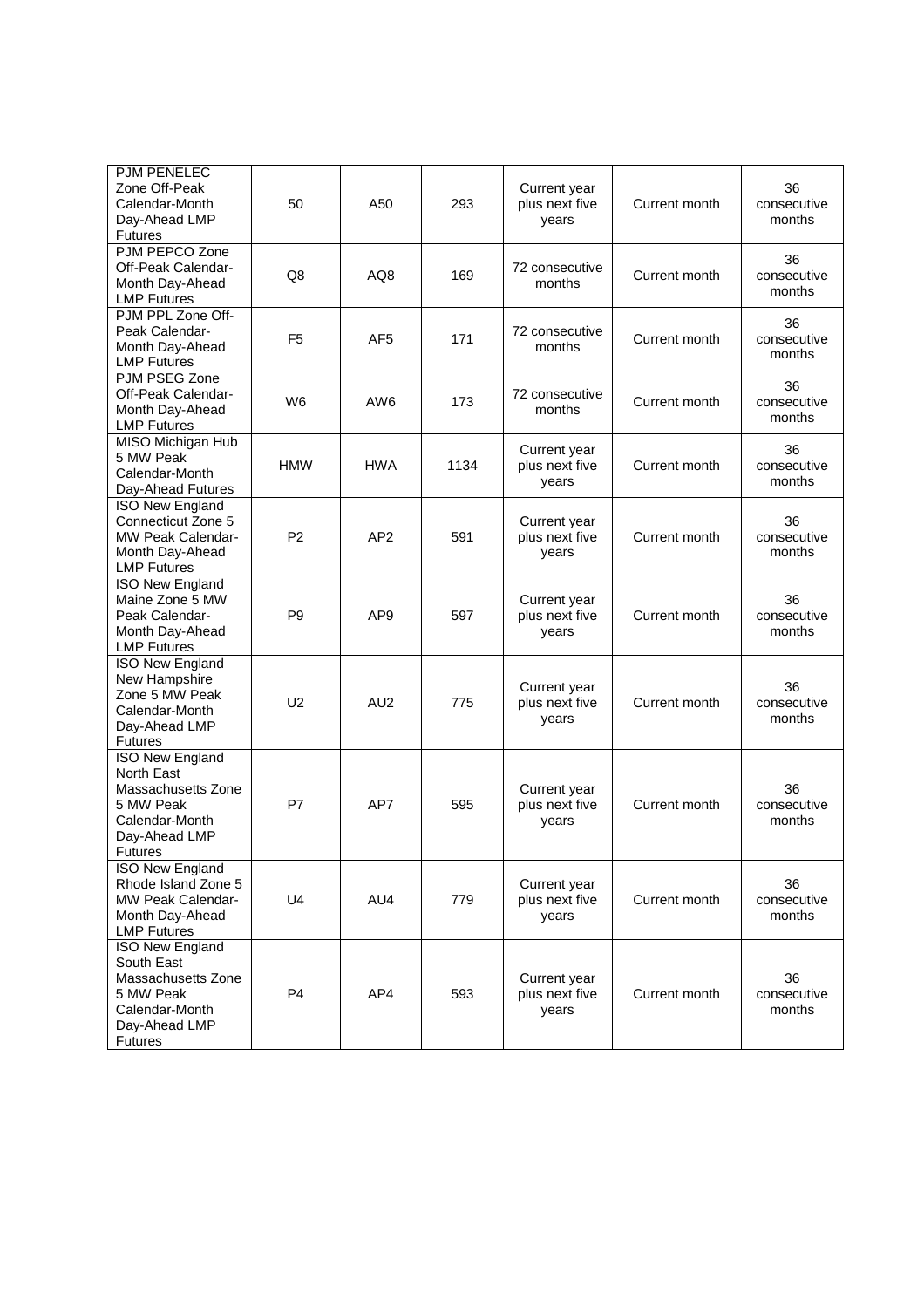| <b>ISO New England</b><br><b>West Central</b><br>Massachusetts Zone<br>5 MW Peak<br>Calendar-Month<br>Day-Ahead LMP<br><b>Futures</b> | R <sub>6</sub> | AR <sub>6</sub>  | 757  | Current year<br>plus next five<br>years | Current month                        | 36<br>consecutive<br>months |
|---------------------------------------------------------------------------------------------------------------------------------------|----------------|------------------|------|-----------------------------------------|--------------------------------------|-----------------------------|
| MISO Illinois Hub 5<br><b>MW Peak Calendar-</b><br>Month Day-Ahead<br><b>Futures</b>                                                  | 4Q             | A4Q              | 184  | Current year<br>plus next five<br>years | Current month                        | 36<br>consecutive<br>months |
| NYISO Zone C 5<br>MW Peak Calendar-<br>Month Day-Ahead<br><b>LBMP Futures</b>                                                         | Q <sub>5</sub> | AQ <sub>5</sub>  | 962  | Current year<br>plus next five<br>years | Current year plus<br>next five years | 36<br>consecutive<br>months |
| NYISO Zone E 5<br>MW Peak Calendar-<br>Month Day-Ahead<br><b>LBMP Futures</b>                                                         | 55             | A55              | 966  | Current year<br>plus next five<br>years | Current month                        | 36<br>consecutive<br>months |
| NYISO Zone F 5<br>MW Peak Calendar-<br>Month Day-Ahead<br><b>LBMP Futures</b>                                                         | 4L             | A <sub>4</sub> L | 907  | Current year<br>plus next five<br>years | Current year plus<br>next five years | 36<br>consecutive<br>months |
| PJM AECO Zone<br>Peak Calendar-<br>Month Day-Ahead<br><b>LMP Futures</b>                                                              | Y1             | AY1              | 154  | 72 consecutive<br>months                | Current month                        | 36<br>consecutive<br>months |
| PJM APS Zone<br>Peak Calendar-<br>Month Day-Ahead<br><b>LMP Futures</b>                                                               | S <sub>4</sub> | AS4              | 158  | 72 consecutive<br>months                | Current month                        | 36<br>consecutive<br>months |
| PJM ATSI Zone 5<br>MW Peak Calendar-<br>Month Day-Ahead<br><b>Futures</b>                                                             | <b>MPD</b>     | <b>MPP</b>       | 1136 | Current year<br>plus next five<br>years | Current month                        | 36<br>consecutive<br>months |
| PJM BGE Zone<br>Peak Calendar-<br>Month Day-Ahead<br><b>LMP Futures</b>                                                               | E <sub>3</sub> | AE3              | 160  | 72 consecutive<br>months                | Current month                        | 36<br>consecutive<br>months |
| PJM ComEd Zone 5<br>MW Peak Calendar-<br>Month Day-Ahead<br><b>LMP Futures</b>                                                        | D <sub>8</sub> | AD <sub>8</sub>  | 900  | Current year<br>plus next five<br>years | Current month                        | 36<br>consecutive<br>months |
| PJM DPL Zone Peak<br>Calendar-Month<br>Day-Ahead LMP<br><b>Futures</b>                                                                | L <sub>8</sub> | AL <sub>8</sub>  | 162  | 72 consecutive<br>months                | Current month                        | 36<br>consecutive<br>months |
| PJM Duquesne<br>Zone 5 MW Peak<br>Calendar-Month<br>Day-Ahead LMP<br><b>Futures</b>                                                   | D5             | AD <sub>5</sub>  | 898  | Current year<br>plus next five<br>years | Current month                        | 36<br>consecutive<br>months |
| PJM JCPL Zone<br>Peak Calendar-<br>Month Day-Ahead<br><b>LMP Futures</b>                                                              | J2             | AJ <sub>2</sub>  | 166  | 72 consecutive<br>months                | Current month                        | 36<br>consecutive<br>months |
| PJM METED Zone<br>Peak Calendar-<br>Month Day-Ahead<br><b>LMP Futures</b>                                                             | 47             | A47              | 272  | Current year<br>plus next five<br>years | Current month                        | 36<br>consecutive<br>months |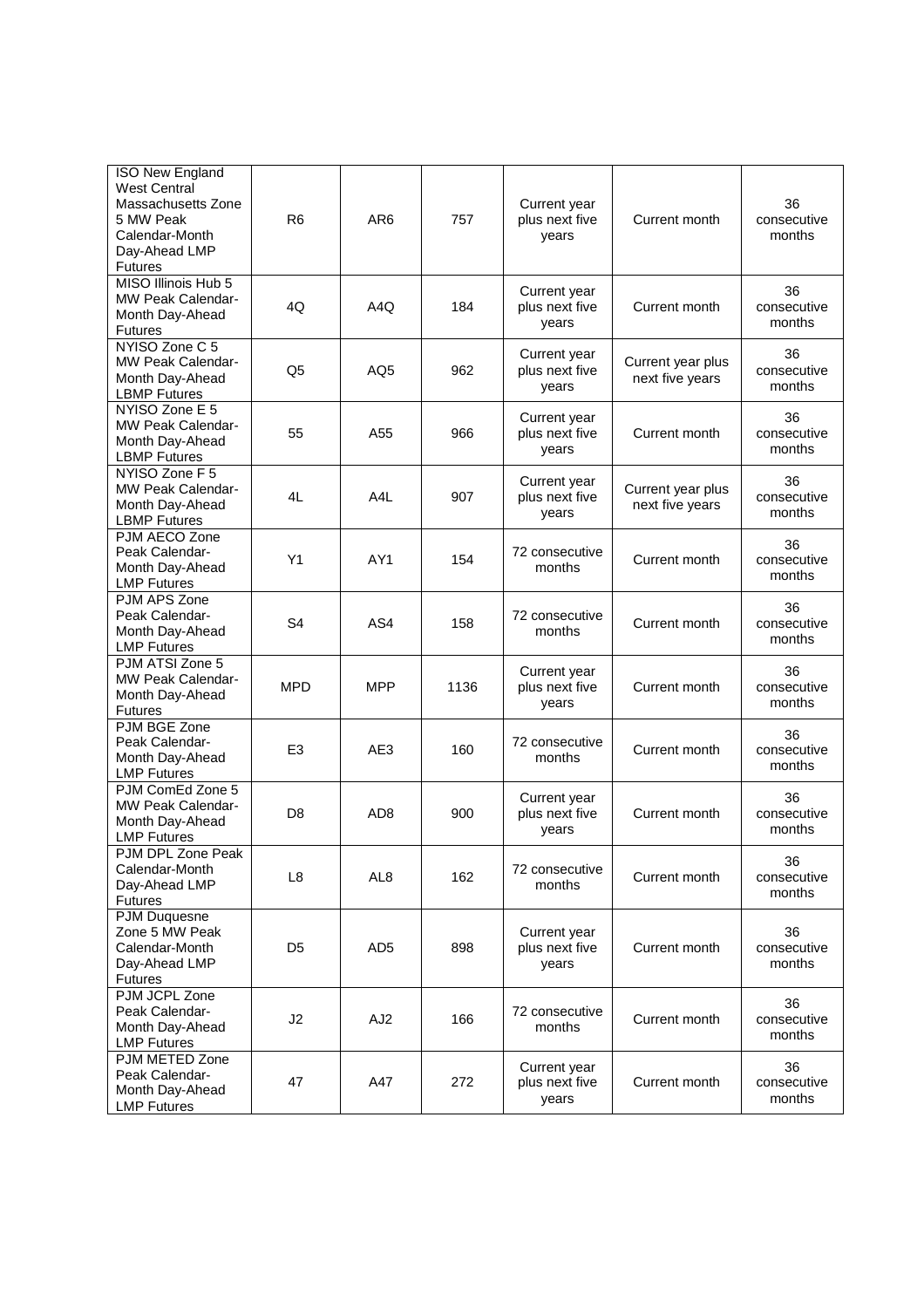| PJM PECO Zone 5<br><b>MW Peak Calendar-</b><br>Month Day-Ahead<br><b>LMP Futures</b> | 4N             | A <sub>4</sub> N | 182  | Current year<br>plus next five<br>years | Current month | 36<br>consecutive<br>months |
|--------------------------------------------------------------------------------------|----------------|------------------|------|-----------------------------------------|---------------|-----------------------------|
| <b>PJM PENELEC</b><br>Zone Peak<br>Calendar-Month<br>Day-Ahead LMP<br><b>Futures</b> | 49             | A49              | 292  | Current year<br>plus next five<br>years | Current month | 36<br>consecutive<br>months |
| PJM PEPCO Zone<br>Peak Calendar-<br>Month Day-Ahead<br>LMP 5 MW Futures              | R <sub>8</sub> | AR <sub>8</sub>  | 168  | 72 consecutive<br>months                | Current month | 36<br>consecutive<br>months |
| PJM PPL Zone Peak<br>Calendar-Month<br>Day-Ahead LMP<br><b>Futures</b>               | L <sub>5</sub> | AL <sub>5</sub>  | 170  | 72 consecutive<br>months                | Current month | 36<br>consecutive<br>months |
| PJM PSEG Zone<br>Peak Calendar-<br>Month Day-Ahead<br>LMP 5 MW Futures               | L6             | AL <sub>6</sub>  | 172  | 72 consecutive<br>months                | Current month | 36<br>consecutive<br>months |
| <b>ERCOT Houston</b><br>345 kV Hub Day-<br>Ahead 5 MW Off-<br><b>Peak Futures</b>    | EHP            | EAA              | 1037 | Current year<br>plus next five<br>years | Current month | 36<br>consecutive<br>months |
| <b>ERCOT South 345</b><br>kV Hub Day-Ahead<br>5 MW Off-Peak<br><b>Futures</b>        | <b>ERA</b>     | EAB              | 1040 | Current year<br>plus next five<br>years | Current month | 36<br>consecutive<br>months |
| ERCOT West 345<br>kV Hub Day-Ahead<br>5 MW Off-Peak<br><b>Futures</b>                | <b>EWK</b>     | <b>YWK</b>       | 1038 | Current year<br>plus next five<br>years | Current month | 36<br>consecutive<br>months |
| <b>ERCOT Houston</b><br>345 kV Hub Day-<br>Ahead 5 MW Peak<br><b>Futures</b>         | <b>EHE</b>     | <b>YHE</b>       | 1033 | Current year<br>plus next five<br>years | Current month | 36<br>consecutive<br>months |
| ERCOT South 345<br>kV Hub Day-Ahead<br>5 MW Peak Futures                             | <b>EUE</b>     | <b>YUE</b>       | 1036 | Current year<br>plus next five<br>years | Current month | 36<br>consecutive<br>months |
| <b>ERCOT West 345</b><br>kV Hub Day-Ahead<br>5 MW Peak Futures                       | <b>EWE</b>     | <b>YWE</b>       | 1034 | Current year<br>plus next five<br>years | Current month | 36<br>consecutive<br>months |
| ERCOT South 345<br>kV Hub 5 MW Off-<br><b>Peak Futures</b>                           | J <sub>1</sub> | AJ1              | 285  | Current year<br>plus next five<br>years | Current month | 36<br>consecutive<br>months |
| <b>ERCOT Houston</b><br>345 kV Hub 5 MW<br>Off-Peak Futures                          | 12             | AI <sub>2</sub>  | 277  | Current year<br>plus next five<br>years | Current month | 36<br>consecutive<br>months |
| ERCOT West 345<br>kV Hub 5 MW Off-<br><b>Peak Futures</b>                            | O <sub>1</sub> | AO <sub>1</sub>  | 289  | Current year<br>plus next five<br>years | Current month | 36<br>consecutive<br>months |
| <b>ERCOT Houston</b><br>345 kV Hub 5 MW<br><b>Peak Futures</b>                       | $\mathsf{I}$   | AI <sub>1</sub>  | 276  | Current year<br>plus next five<br>years | Current month | 36<br>consecutive<br>months |
| ERCOT South 345<br>kV Hub 5 MW Peak<br><b>Futures</b>                                | 19             | AI9              | 284  | Current year<br>plus next five<br>years | Current month | 36<br>consecutive<br>months |
| ERCOT West 345<br>kV Hub 5 MW Peak<br><b>Futures</b>                                 | N1             | AN <sub>1</sub>  | 288  | Current year<br>plus next five<br>years | Current month | 36<br>consecutive<br>months |